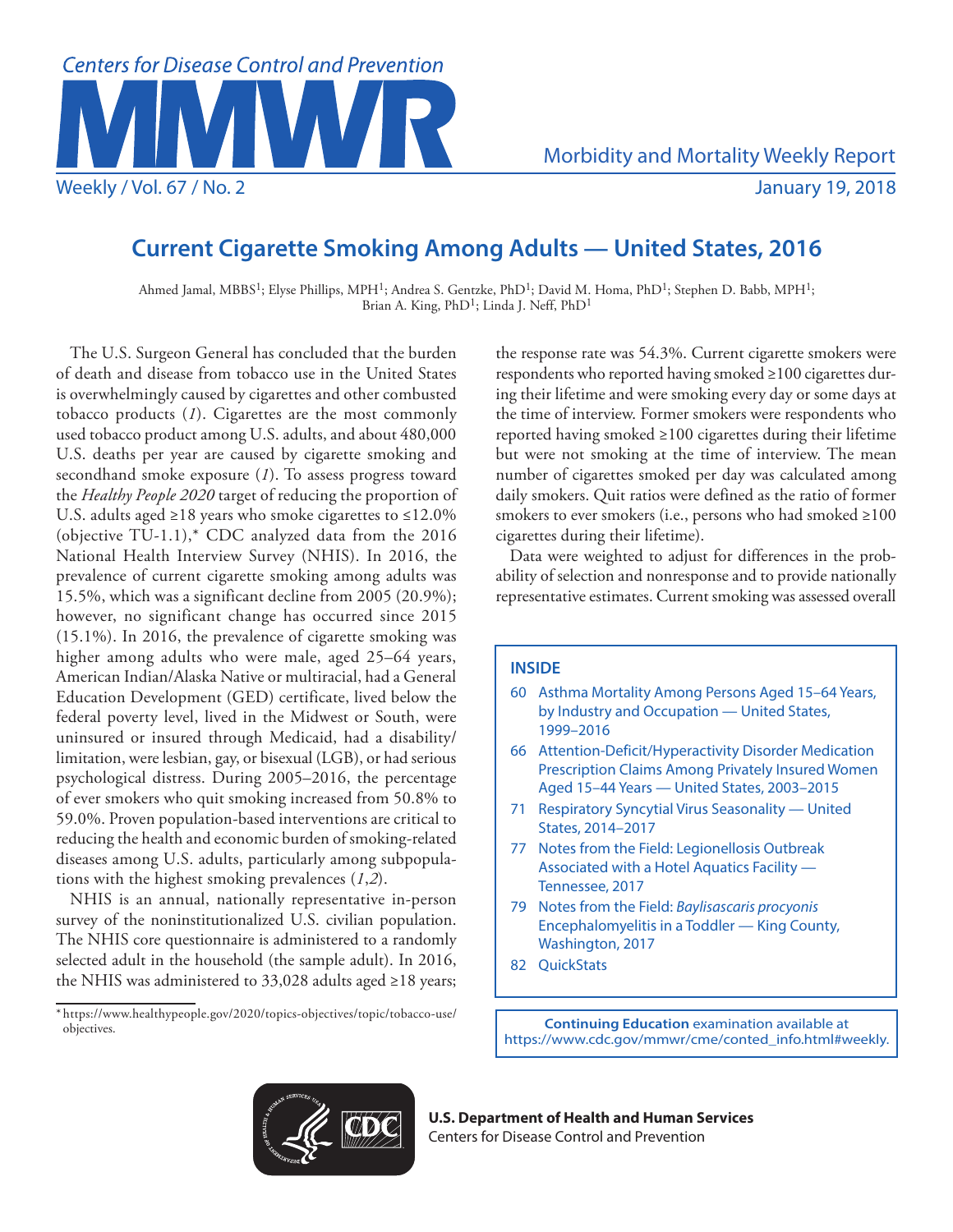and by sex, age, race/ethnicity, education, poverty status,† U.S. Census region,§ health insurance coverage at the time of survey,¶ disability/limitation status,\*\* sexual orientation,†† and presence or absence of serious psychological distress.<sup>§§</sup>

- §*Northeast:* Connecticut, Maine, Massachusetts, New Hampshire, New Jersey, New York, Pennsylvania, Rhode Island, and Vermont. *Midwest:* Illinois, Indiana, Iowa, Kansas, Michigan, Minnesota, Missouri, Nebraska, North Dakota, Ohio, South Dakota, and Wisconsin. *South:* Alabama, Arkansas, Delaware, District of Columbia, Florida, Georgia, Kentucky, Louisiana, Maryland, Mississippi, North Carolina, Oklahoma, South Carolina, Tennessee, Texas, Virginia, and West Virginia. *West:* Alaska, Arizona, California, Colorado, Hawaii, Idaho, Montana, Nevada, New Mexico, Oregon, Utah, Washington, and Wyoming.
- ¶Private coverage: Includes adults who had any comprehensive private insurance plan (including health maintenance organizations and preferred provider organizations). Medicaid: For adults aged <65 years, includes adults who do not have private coverage, but who have Medicaid or other state-sponsored health plans including Children's Health Insurance Program (CHIP). For adults aged ≥65 years, includes adults who do not have any private coverage but have Medicare and Medicaid or other state-sponsored health plans including CHIP; Medicare only: Includes older adults who only have Medicare coverage; Other coverage: Includes adults who do not have private insurance, Medicaid, or other public coverage, but who have any type of military coverage or Medicare (for those aged <65 years). This category also includes adults who are covered by other government programs. Uninsured: Includes adults who have not indicated that they are covered at the time of the interview under private health insurance, Medicare, Medicaid, CHIP, a state-sponsored health plan, other government programs, or military coverage.
- \*\* Disability/limitation was defined based on self-reported presence of selected impairments including vision, hearing, cognition, and movement. Limitations in performing activities of daily living was defined based on response to the question, "Does [person] have difficulty dressing or bathing?" Limitations in performing instrumental activities of daily living was defined based on response to the question, "Because of a physical, mental, or emotional condition, does [person] have difficulty doing errands alone such as visiting a doctor's office or shopping?" Any disability/limitation was defined as a "yes" response pertaining to at least one of the disabilities/limitations listed (e.g., vision, hearing, cognition, movement, activities of daily living, or instrumental activities of daily living). A random sample of half the respondents from the 2016 Person File were asked about disability/limitation. Disability/limitation estimates (%, population estimate) were obtained using the specific adult disability weight.
- †† Starting in 2013, sexual orientation questions were added to NHIS for the first time. To determine sexual orientation, adult respondents were asked, "Which of the following best represents how you think of yourself?" with a response options of gay ("lesbian or gay" for female respondents), straight, that is, "not gay" ("not lesbian or gay" for female respondents), bisexual, something else, and I don't know the answer.
- §§ The six-question K6 scale was developed to identify persons with a high likelihood of having a diagnosable mental illness and associated functional limitations. The K6 scale asked how often during the past 30 days the respondents felt a) so sad that nothing could cheer them up; b) nervous; c) restless or fidgety; d) hopeless; e) that everything was an effort; and f) worthless. Responses were on a five-point Likert scale ranging from none of the time to all of the time. For each question, a value of zero, one, two, three, or four was assigned to the response "none of the time," "a little of the time," "some of the time," "most of the time," or "all of the time," respectively. Responses to the six items were summed to yield a K6 score between 0 and 24, with a score of 13 or higher indicating serious psychological distress. Additional information available at [https://www.cdc.](https://www.cdc.gov/nchs/data/databriefs/db203.pdf) [gov/nchs/data/databriefs/db203.pdf.](https://www.cdc.gov/nchs/data/databriefs/db203.pdf)

The *MMWR* series of publications is published by the Center for Surveillance, Epidemiology, and Laboratory Services, Centers for Disease Control and Prevention (CDC), U.S. Department of Health and Human Services, Atlanta, GA 30329-4027.

**Suggested citation:** [Author names; first three, then et al., if more than six.] [Report title]. MMWR Morb Mortal Wkly Rep 2018;67:[inclusive page numbers].

## **Centers for Disease Control and Prevention**

Brenda Fitzgerald, MD, *Director* Leslie Dauphin, PhD, *Acting Associate Director for Science* Joanne Cono, MD, ScM, *Director, Office of Science Quality*  Chesley L. Richards, MD, MPH, *Deputy Director for Public Health Scientific Services* Michael F. Iademarco, MD, MPH, *Director, Center for Surveillance, Epidemiology, and Laboratory Services*

#### *MMWR* **Editorial and Production Staff (Weekly)**

Sonja A. Rasmussen, MD, MS, *Editor-in-Chief* 

Charlotte K. Kent, PhD, MPH, *Executive Editor* Jacqueline Gindler, MD, *Editor* Mary Dott, MD, MPH, *Online Editor* Teresa F. Rutledge, *Managing Editor* Douglas W. Weatherwax, *Lead Technical Writer-Editor* Glenn Damon, Soumya Dunworth, PhD, Teresa M. Hood, MS, *Technical Writer-Editors*

Martha F. Boyd, *Lead Visual Information Specialist* Maureen A. Leahy, Julia C. Martinroe, Stephen R. Spriggs, Tong Yang, *Visual Information Specialists* Quang M. Doan, MBA, Phyllis H. King, Paul D. Maitland, Terraye M. Starr, Moua Yang, *Information Technology Specialists*

# *MMWR* **Editorial Board**

Timothy F. Jones, MD, *Chairman* Matthew L. Boulton, MD, MPH Virginia A. Caine, MD Katherine Lyon Daniel, PhD Jonathan E. Fielding, MD, MPH, MBA David W. Fleming, MD

William E. Halperin, MD, DrPH, MPH King K. Holmes, MD, PhD Robin Ikeda, MD, MPH Rima F. Khabbaz, MD Phyllis Meadows, PhD, MSN, RN Jewel Mullen, MD, MPH, MPA

Jeff Niederdeppe, PhD Patricia Quinlisk, MD, MPH Patrick L. Remington, MD, MPH Carlos Roig, MS, MA William L. Roper, MD, MPH William Schaffner, MD

<sup>†</sup>Based on reported family income and family size: 2005 estimates are based on reported family income and family size, using the 2004 poverty thresholds published by the U.S. Census Bureau, and 2016 estimates are based on reported family income and family size, using the 2015 poverty thresholds published by the U.S. Census Bureau.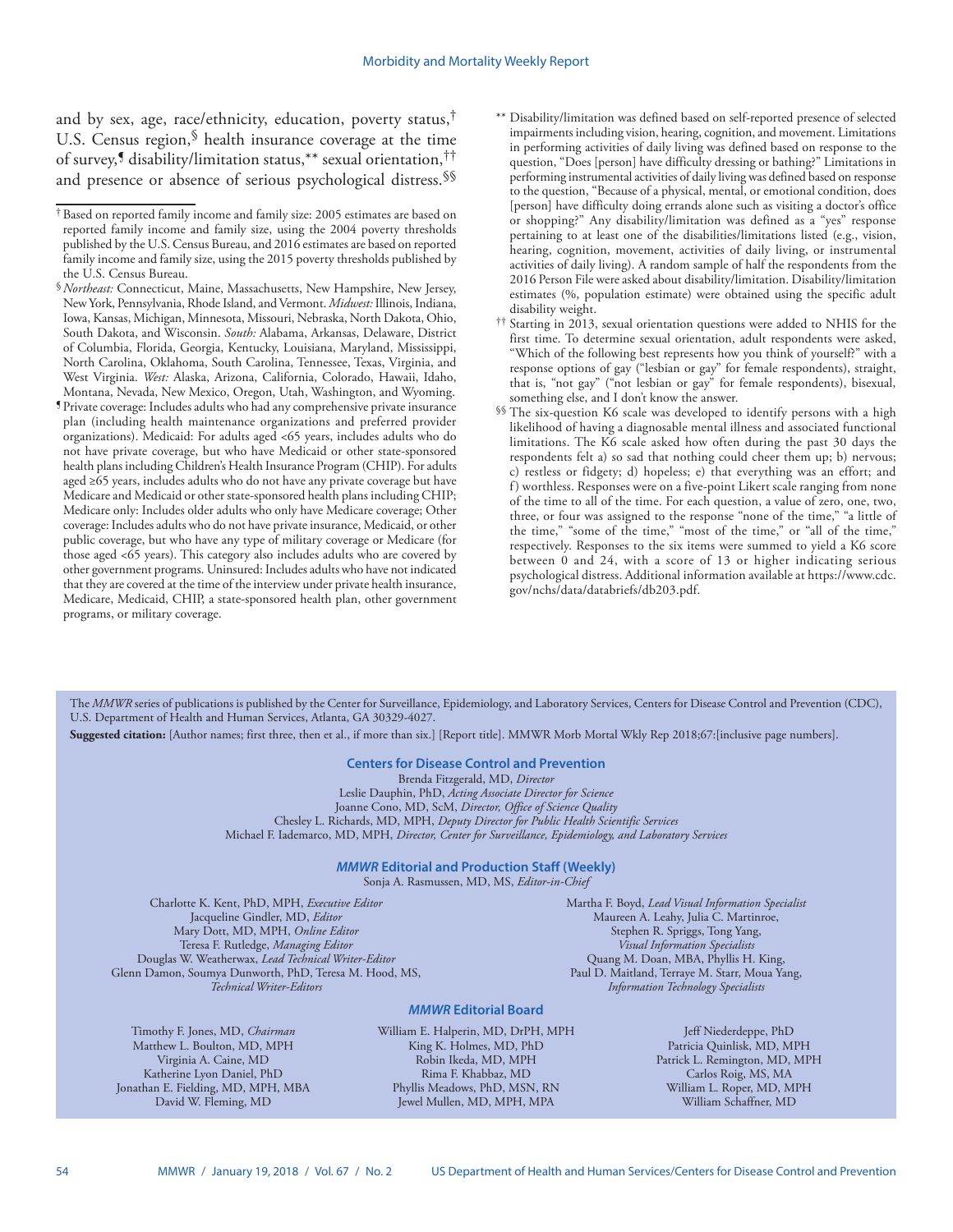Differences between groups were assessed using a Wald F test, with statistical significance defined as  $p<0.05$ . Population counts were estimated from extrapolated probability weights, rounded down to the nearest 10,000 persons. Quit ratios were calculated overall and by age group. Logistic regression was used to assess overall trends in prevalence, cigarettes smoked per day, and quit ratios during 2005–2016, controlling for sex, age, and race/ethnicity. T-tests were performed to examine differences between 2015 and 2016.

In 2016, 15.5% (37.8 million) of U.S. adults were current cigarette smokers (Table). Overall, smoking prevalence did not change significantly from 2015 (15.1%) to 2016 (15.5%). Current cigarette smoking prevalence was higher among males (17.5%) than among females (13.5%). By age group, prevalence was higher among adults aged 25–44 years (17.6%) and 45–64 years (18.0%) than among those aged 18–24 years (13.1%) or ≥65 years (8.8%). Prevalence was highest among American Indian/Alaska Natives (31.8%) and lowest among non-Hispanic Asians (9.0%). Among adults aged ≥25 years, prevalence was highest among persons with a GED (40.6%) and lowest among those with a graduate degree (4.5%). Prevalence was higher among persons living below the poverty level (25.3%) than those at or above this level (14.3%). By region, prevalence was higher in the Midwest (18.5%) and South (16.9%) than the West (12.3%) or Northeast (13.3%). By insurance status, prevalence was higher among Medicaid enrollees (25.3%) and uninsured adults (28.4%) than among those covered by private insurance (11.8%), Medicare only (10.2%), or other public insurance (19.8%). Prevalence was higher among adults with a disability/limitation (21.2%) than among those with no disability/limitation (14.4%). Prevalence was higher among LGB adults (20.5%) than among heterosexual adults (15.3%) and among adults with serious psychological distress (35.8%) than among those without serious psychological distress (14.7%).

Among current smokers, the proportion of daily smokers was 76.1% in 2016, which declined from 2005 (80.8%, p-value for trend <0.05) (data not shown). Whereas mean number of cigarettes smoked per day declined from 2005 (16.7) to 2016 (14.1) among daily smokers (p-value for trend <0.05), no change occurred between 2015 (14.2) and 2016 (14.1) (data not shown). During 2005–2016, increases occurred in the proportion of daily smokers who smoked 1–9 cigarettes per day (from 16.4% to 25.0%) or 10–19 (from 36.0% to 39.0%) cigarettes per day (Figure 1). At the same time, decreases occurred in the proportion of daily smokers who smoked 20–29 (from 34.9% to 28.4%) or ≥30 (from 12.7% to 7.5%) cigarettes per day during 2005–2016 (p-value for trend <0.05). No significant changes in any category of number of cigarettes smoked per day occurred during 2015–2016.

### **Summary**

### What is already known about this topic?

The U.S. Surgeon General has concluded that the burden of death and disease from tobacco use in the United States is overwhelmingly caused by cigarettes and other combusted tobacco products. Cigarettes are the most commonly used tobacco product among U.S. adults, and about 480,000 deaths per year are caused by cigarette smoking and secondhand smoke exposure.

## What is added by this report?

The proportion of U.S. adults who smoke cigarettes declined from 20.9% in 2005 (45.1 million smokers) to 15.5% in 2016 (37.8 million smokers), but cigarette smoking prevalence did not change significantly during 2015–2016. Sociodemographic disparities in cigarette smoking persist. During 2005–2016, increases occurred in the proportion of adult ever smokers who quit smoking (50.8% to 59.0%).

## What are the implications for public health practice?

Proven population-based interventions, including tobacco price increases, comprehensive smoke-free laws, high-impact anti-tobacco media campaigns, and barrier-free access to tobacco cessation counseling and medications, are critical to reducing cigarette smoking and smoking-related disease and death among U.S. adults, particularly among subpopulations with the highest smoking prevalence.

The overall quit ratio increased from 50.8% in 2005 to 59.0% in 2016 (p<0.05). During 2005–2016, the largest increase in quit ratios occurred among adults aged 25–44 years (from 37.0% to 48.9% [p<0.05]) (Figure 2).

## **Discussion**

During 2005–2016, the prevalence of cigarette smoking among U.S. adults declined from 20.9% to 15.5%, and the proportion of ever smokers who had quit increased. However, during 2015–2016, cigarette smoking prevalence did not change significantly. In 2016, 37.8 million U.S. adults were current cigarette smokers, and marked sociodemographic differences in smoking prevalence persist. Proven populationbased interventions, including tobacco price increases, comprehensive smoke-free laws, anti-tobacco mass media campaigns, and barrier-free access to tobacco cessation counseling and medications, are critical to reduce cigarette smoking and smoking-related disease and death among U.S. adults, particularly among subpopulations with the highest prevalences.

The observed disparities in smoking prevalence are likely attributable to multiple factors (*1*). Racial or ethnic differences might be partly explained by sociocultural influences and norms related to the acceptability of tobacco use and variations in exposure to tobacco marketing, whereas disparities by education might be partly attributable to variations in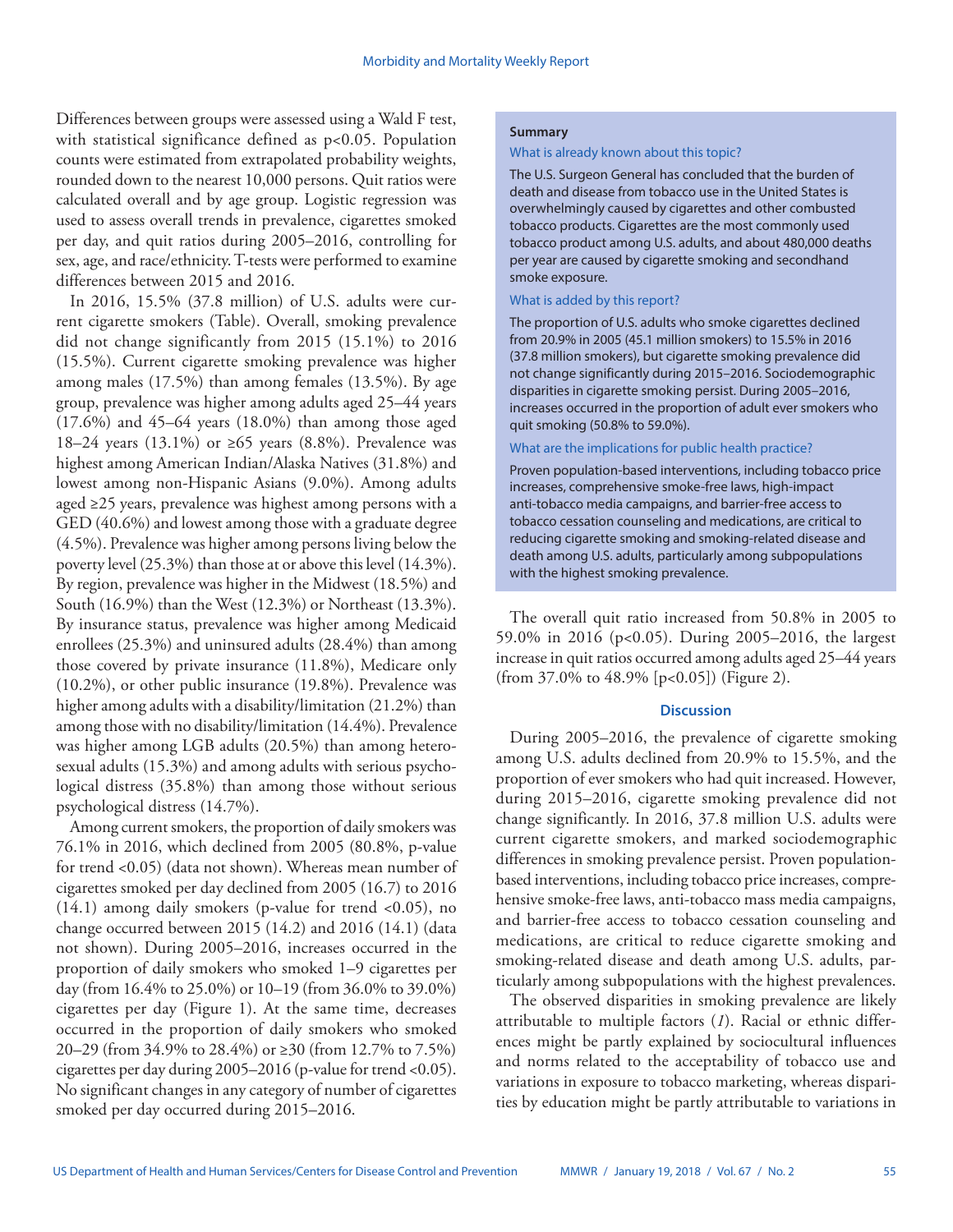| Characteristic                          | Males ( $n = 14,991$ ) |                                     | Females ( $n = 18,037$ ) |                        | Total ( $n = 33,028$ ) |                        |
|-----------------------------------------|------------------------|-------------------------------------|--------------------------|------------------------|------------------------|------------------------|
|                                         | Weighted<br>% (95% CI) | Population<br>estimate <sup>+</sup> | Weighted<br>% (95% CI)   | Population<br>estimate | Weighted<br>% (95% CI) | Population<br>estimate |
| Overall                                 | $17.5(16.6 - 18.5)$    | 20,660,000                          | $13.5(12.8 - 14.3)$      | 17,110,000             | $15.5(14.8 - 16.1)$    | 37,770,000             |
| Age group (yrs)                         |                        |                                     |                          |                        |                        |                        |
| $18 - 24$                               | $14.7(12.1 - 17.3)$    | 2,180,000                           | $11.5(9.4 - 13.7)$       | 1,700,000              | 13.1 (11.4–14.8)       | 3,890,000              |
| $25 - 44$                               | 20.6 (19.0-22.3)       | 8,480,000                           | $14.6(13.3 - 15.9)$      | 6,170,000              | $17.6(16.5 - 18.7)$    | 14,660,000             |
| $45 - 64$                               | 19.3 (17.9-20.8)       | 7,820,000                           | $16.8(15.5 - 18.0)$      | 7,190,000              | 18.0 (17.0-19.0)       | 15,020,000             |
| $\geq 65$                               | $10.1 (8.8 - 11.5)$    | 2,160,000                           | $7.7(6.7-8.7)$           | 2,030,000              | $8.8(8.0-9.6)$         | 4,200,000              |
| Race/Ethnicity <sup>§</sup>             |                        |                                     |                          |                        |                        |                        |
| White                                   | 17.8 (16.8-18.8)       | 13,570,000                          | $15.5(14.6 - 16.5)$      | 12,530,000             | 16.6 (15.9-17.4)       | 26,100,000             |
| <b>Black</b>                            | 20.2 (17.2-23.2)       | 2,600,000                           | $13.5(11.5-15.5)$        | 2,130,000              | $16.5(14.7-18.3)$      | 4,730,000              |
| Hispanic                                | $14.5(11.8-17.2)$      | 2,780,000                           | $7.0(5.6-8.3)$           | 1,350,000              | $10.7(9.2 - 12.3)$     | 4,140,000              |
| AI/AN                                   | 29.3 (19.3-39.4)       | 230,000                             | 34.3 (24.4-44.2)         | 260,000                | 31.8 (24.1-39.5)       | 490,000                |
| Asian                                   | $14.0(10.7-17.3)$      | 910,000                             | $4.6(2.8-6.4)$           | 340,000                | $9.0(7.1-10.9)$        | 1,260,000              |
| Multirace                               | 27.7 (19.9-35.5)       | 520,000                             | 22.9 (16.5-29.2)         | 460,000                | 25.2 (20.4-30.0)       | 990,000                |
| <b>Education level**</b>                |                        |                                     |                          |                        |                        |                        |
| 0-12 yrs (no diploma)                   | 28.9 (25.7-32.1)       | 3,760,000                           | 19.5 (17-22)             | 2,590,000              | 24.1 (22.1-26.2)       | 6,360,000              |
| $\leq$ 8th grade                        | 22.4 (16.9-27.8)       | 1,100,000                           | $10.4(7.7-13.1)$         | 530,000                | $16.2(13.3 - 19.2)$    | 1,630,000              |
| 9th-11th grade                          | 35.1 (30.4-39.8)       | 2,070,000                           | 26.2 (22.5 - 29.8)       | 1,530,000              | 30.7 (27.6-33.7)       | 3,610,000              |
| 12th grade (no diploma)                 | 26.7 (20.7-32.8)       | 580,000                             | 22.8 (14.8-30.9)         | 520,000                | 24.8 (19.8-29.7)       | 1,100,000              |
| GED                                     | 45.5 (38.7-52.2)       | 1,350,000                           | $36.1(30.1 - 42.0)$      | 1,140,000              | $40.6(36.1 - 45.1)$    | 2,490,000              |
| High school graduate                    | $23.1(21.1-25.1)$      | 5,120,000                           | 16.5 (14.9-18.2)         | 3,860,000              | 19.7 (18.4-21.1)       | 8,980,000              |
| Some college (no degree)                | 19.8 (17.6-22.1)       | 3,420,000                           | 18.1 (16.4-19.8)         | 3,370,000              | 18.9 (17.6-20.3)       | 6,790,000              |
| Associate degree                        | 17.1 (14.7–19.6)       | 1,990,000                           | $16.4(14.4 - 18.5)$      | 2,330,000              | $16.8(15.2 - 18.3)$    | 4,330,000              |
| Undergraduate degree                    | $9.1 (7.7 - 10.5)$     | 1,990,000                           | $6.4(5.4 - 7.5)$         | 1,530,000              | $7.7(6.8-8.6)$         | 3,520,000              |
| Graduate degree                         | $5.5(4.1-6.9)$         | 730,000                             | $3.5(2.5-4.5)$           | 510,000                | $4.5(3.6-5.3)$         | 1,250,000              |
| Poverty status <sup>††</sup>            |                        |                                     |                          |                        |                        |                        |
| At or above poverty level               | $16.4(15.4 - 17.3)$    | 16,380,000                          | $12.3(11.5-13.0)$        | 12,650,000             | 14.3 (13.6-14.9)       | 29,030,000             |
| Below poverty level                     | 28.8 (25.8–31.9)       | 3,500,000                           | 22.7 (20.4-25.0)         | 3,770,000              | 25.3 (23.4-27.2)       | 7,270,000              |
| Unspecified                             | 14.2 (10.9-17.5)       | 770,000                             | $10.2(7.5-12.8)$         | 690,000                | $12.0(9.8-14.1)$       | 1,470,000              |
| U.S. Census region§§                    |                        |                                     |                          |                        |                        |                        |
| Northeast                               | $15.2(13.3 - 17.0)$    | 3,260,000                           | $11.5(9.9 - 13.1)$       | 2,640,000              | 13.3 (11.9-14.6)       | 5,910,000              |
| Midwest                                 | 19.2 (17.4-20.9)       | 4,950,000                           | $17.8(16.2 - 19.5)$      | 5,050,000              | 18.5 (17.2-19.7)       | 10,000,000             |
| South                                   | 19.7 (17.9–21.5)       | 8,310,000                           | 14.2 (12.8-15.6)         | 6,370,000              | $16.9(15.5 - 18.2)$    | 14,680,000             |
| West                                    | $14.6(13.0 - 16.3)$    | 4,120,000                           | $10.1 (8.7 - 11.4)$      | 3,030,000              | $12.3(11.1-13.4)$      | 7,160,000              |
| Health insurance coverage <sup>11</sup> |                        |                                     |                          |                        |                        |                        |
| Private insurance                       | $13.5(12.5 - 14.4)$    | 10,490,000                          | $10.1(9.4 - 10.9)$       | 8,170,000              | $11.8(11.1 - 12.4)$    | 18,670,000             |
| Medicaid                                | 27.7 (24.5-30.9)       | 3,260,000                           | 23.9 (21.6–26.2)         | 4,650,000              | 25.3 (23.4-27.3)       | 7,910,000              |
| Medicare only $(≥65)$                   | $11.8(9.4 - 14.2)$     | 830,000                             | $9.1(7.4 - 10.8)$        | 910,000                | $10.2(8.8 - 11.7)$     | 1,750,000              |
| Other public insurance                  | 21.9 (18.8-25.1)       | 1,540,000                           | 17.1 (14.0-20.3)         | 970,000                | 19.8 (17.4-22.2)       | 2,510,000              |
| Uninsured                               | 32.8 (29.5-36.1)       | 4,270,000                           | 22.6 (19.7-25.6)         | 2,250,000              | 28.4 (26.1-30.7)       | 6,530,000              |

See table footnotes on page 57.

understanding of the range of health hazards caused by smoking (*3*,*4*). Variations in access to evidence-based tobacco cessation treatments through insurance coverage might partially explain the differences observed across insurance types (*5*). Smoking prevalence was higher among persons with severe psychological distress (*6*,*7*), potentially because of higher levels of addiction and dependence, lack of financial resources, less access to cessation treatments, and stressful living conditions among these persons (*6*,*7*). Assessing the smoking status of all patients served in psychiatric inpatient and outpatient settings, integrating evidence-based cessation interventions into mental health treatment plans, and implementing tobacco-free campus policies in mental health care facilities could help reduce smoking in this population (*6*,*7*).

During 2005–2016, an increasing proportion of adults who ever smoked cigarettes had quit smoking. However, following consecutive significant annual declines during 2013–2014 and 2014–2015 (*8*), no change in smoking prevalence was observed between 2015 and 2016. Moreover, longstanding declines in the proportion of daily smokers who smoked ≥20 cigarettes per day have stalled in recent years. These findings could be the result of multiple factors, including slowed progress in the adoption of proven interventions (*9*), or increased nicotine dependence from the concurrent use of other tobacco products (*1*). These findings underscore the importance of enhanced and sustained implementation of proven population-level interventions to continue previously observed annual declines in adult cigarette smoking (*2*).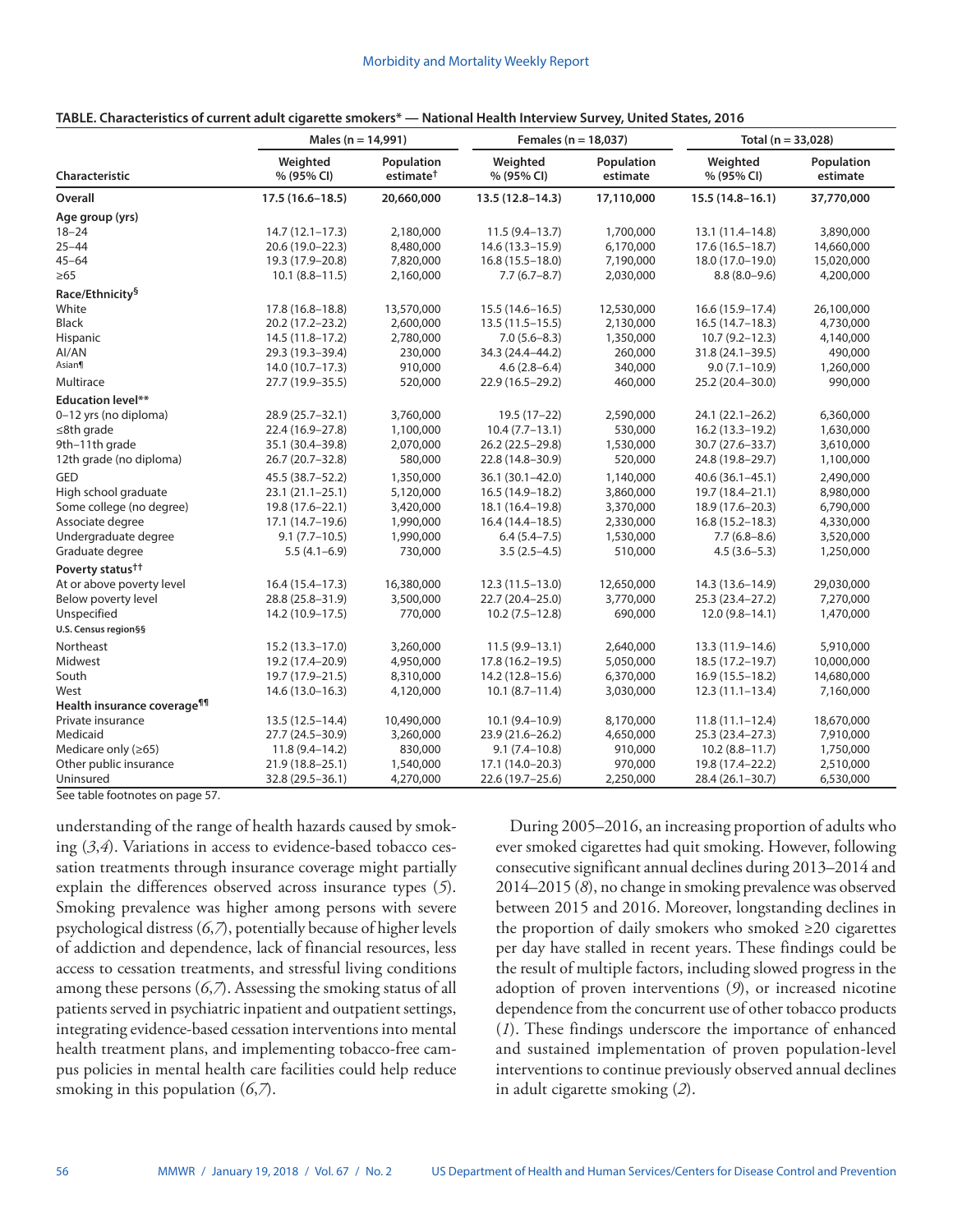| <b>Characteristic</b>                                         | Males ( $n = 14.991$ ) |                                     | Females ( $n = 18,037$ ) |                        | Total ( $n = 33,028$ ) |                        |
|---------------------------------------------------------------|------------------------|-------------------------------------|--------------------------|------------------------|------------------------|------------------------|
|                                                               | Weighted<br>% (95% CI) | Population<br>estimate <sup>†</sup> | Weighted<br>% (95% CI)   | Population<br>estimate | Weighted<br>% (95% CI) | Population<br>estimate |
| Disability/Limitation***                                      |                        |                                     |                          |                        |                        |                        |
| Yes                                                           | 25.5 (22.8-28.2)       | 2,470,000                           | $18.0(16.1-20.0)$        | 2,320,000              | 21.2 (19.6-22.9)       | 4,790,000              |
| No.<br>Sexual orientation+++                                  | $16.4(15.3-17.6)$      | 6,360,000                           | $12.6(11.6-13.6)$        | 5,630,000              | 14.4 (13.6–15.2)       | 11,990,000             |
| Straight                                                      | $17.3(16.3 - 18.2)$    | 19,230,000                          | $13.5(12.7 - 14.2)$      | 15,920,000             | $15.3(14.6 - 16.0)$    | 35,160,000             |
| Gay/Lesbian/Bisexual                                          | 23.8 (17.6–30.1)       | 620,000                             | $17.9(13.8 - 22.0)$      | 600,000                | $20.5(16.7-24.3)$      | 1,230,000              |
| Serious psychological distress (Kessler Scale) <sup>§§§</sup> |                        |                                     |                          |                        |                        |                        |
| Yes                                                           | 39.3 (33.3-45.2)       | 1,290,000                           | 33.6 (28.8–38.5)         | 1,720,000              | $35.8(32.1 - 39.6)$    | 3,010,000              |
| No                                                            | 16.8 (15.9-17.8)       | 18,610,000                          | 12.7 (11.9–13.5)         | 14,850,000             | 14.7 (14.0–15.4)       | 33,460,000             |

# **TABLE. (***Continued***) Characteristics of current adult cigarette smokers**\* **— National Health Interview Survey, United States, 2016**

**Abbreviations:** AI/AN = American Indian/Alaska Native; CI = confidence interval; GED = General Education Development certificate.

\* Persons who reported smoking ≥100 cigarettes during their lifetime and who, at the time of interview, reported smoking every day or some days. Excludes 111 respondents whose smoking status was unknown.

<sup>†</sup> Population estimates are calculated from extrapolated probability weights and are rounded down to the nearest 10,000 persons. Therefore, they may not add up to the overall population estimate.

§ Excludes 89 respondents of non-Hispanic unknown race. Unless otherwise indicated, all racial/ethnic groups are non-Hispanic; Hispanics can be of any race.

¶ Does not include Native Hawaiians or Other Pacific Islanders.

\*\* Among persons aged ≥25 years. Excludes 107 persons whose education level was unknown.

 $^{++}$  Family income is reported by the family respondent who might or might not be the same as the sample adult respondent from whom smoking information is collected. 2016 estimates are based on reported family income and family size, based on the 2015 poverty thresholds published by the U.S. Census Bureau.

§§ *Northeast*: Connecticut, Maine, Massachusetts, New Hampshire, New Jersey, New York, Pennsylvania, Rhode Island, and Vermont; *Midwest*: Illinois, Indiana, Iowa, Kansas, Michigan, Minnesota, Missouri, Nebraska, North Dakota, Ohio, South Dakota, and Wisconsin; *South*: Alabama, Arkansas, Delaware, District of Columbia, Florida, Georgia, Kentucky, Louisiana, Maryland, Mississippi, North Carolina, Oklahoma, South Carolina, Tennessee, Texas, Virginia, and West Virginia; *West*: Alaska, Arizona, California, Colorado, Hawaii, Idaho, Montana, Nevada, New Mexico, Oregon, Utah, Washington, and Wyoming.

¶¶ Private coverage: Includes adults who had any comprehensive private insurance plan (including health maintenance organizations and preferred provider organizations). Medicaid: For adults aged <65 years, includes adults who do not have private coverage, but who have Medicaid or other state-sponsored health plans including Children's Health Insurance Program (CHIP). For adults aged ≥65 years, includes adults who do not have any private coverage but have Medicare and Medicaid or other state-sponsored health plans including CHIP; Medicare only: Includes older adults who only have Medicare coverage; Other coverage: Includes adults who do not have private insurance, Medicaid, or other public coverage, but who have any type of military coverage or Medicare (for those aged <65 years). This category also includes adults who are covered by other government programs. Uninsured: Includes adults who have not indicated that they are covered at the time of the interview under private health insurance, Medicare, Medicaid, CHIP, a state-sponsored health plan, other government programs, or military coverage.

\*\*\* Disability/limitation was defined based on self-reported presence of selected impairments including vision, hearing, cognition, and movement. Limitations in performing activities of daily living was defined based on response to the question, "Does [person] have difficulty dressing or bathing?" Limitations in performing instrumental activities of daily living was defined based on response to the question, "Because of a physical, mental, or emotional condition, does [person] have difficulty doing errands alone such as visiting a doctor's office or shopping?" Any disability/limitation was defined as a "yes" response pertaining to at least one of the disabilities/limitations listed (e.g., vision, hearing, cognition, movement, activities of daily living, or instrumental activities of daily living). A random sample of half the respondents from the 2016 Person File were asked about disability/limitation. Disability/limitation estimates (%, population estimate) were obtained used the specific adult disability weight.

††† Response options provided on the National Health Interview Survey were "straight, that is, not gay" for men, and "straight, that is, not gay or lesbian" for women.

§§§ The Kessler psychological distress scale is a series of six questions that ask about feelings of sadness, nervousness, restlessness, worthlessness, and feeling like everything is an effort in the past 30 days. Participants were asked to respond on a Likert Scale ranging between "None of the time" (score = 0) and "All of the time" (score = 4). Responses were summed over the six questions; any person with a score of ≥13 was coded as having serious psychological distress, and respondents with a score <13 were coded as not having serious psychological distress.

The findings in this report are subject to at least five limitations. First, smoking status was self-reported and not validated by biochemical testing; however, self-reported smoking status is correlated with serum cotinine levels (*10*). Second, because NHIS does not include institutionalized populations and persons in the military, results are not generalizable to these groups. Third, the NHIS response rate of 54.3% might have resulted in nonresponse bias, even after adjustment for nonresponse. Fourth, the assessment of broad racial/ethnic populations (e.g., Asians and Hispanics) can mask differences in smoking prevalence among subgroups of these populations.<sup>99</sup> Finally, these estimates might differ from those reported from other surveys. These differences can be partially explained by varying survey methodologies and definitions of current smoking; however, trends in prevalence are comparable across surveys (*1*).

Sustained implementation of comprehensive state tobacco control programs can accelerate progress toward reducing adult smoking prevalence (*2*). Targeted interventions are warranted to reach subpopulations with the highest incidence of use, and can result in substantial reductions in tobacco-related disease and death and billions of dollars in savings from averted medical costs (*1*).

# **Conflict of Interest**

No conflicts of interest were reported.

<sup>&</sup>lt;sup>1</sup>Office on Smoking and Health, National Center for Chronic Disease Prevention and Health Promotion, CDC.

Corresponding author: Ahmed Jamal, [AJamal@cdc.gov,](mailto:AJamal@cdc.gov) 770-488-5493.

<sup>¶¶</sup> [https://www.cdc.gov/mmwr/volumes/65/wr/mm6530a1.htm.](https://www.cdc.gov/mmwr/volumes/65/wr/mm6530a1.htm)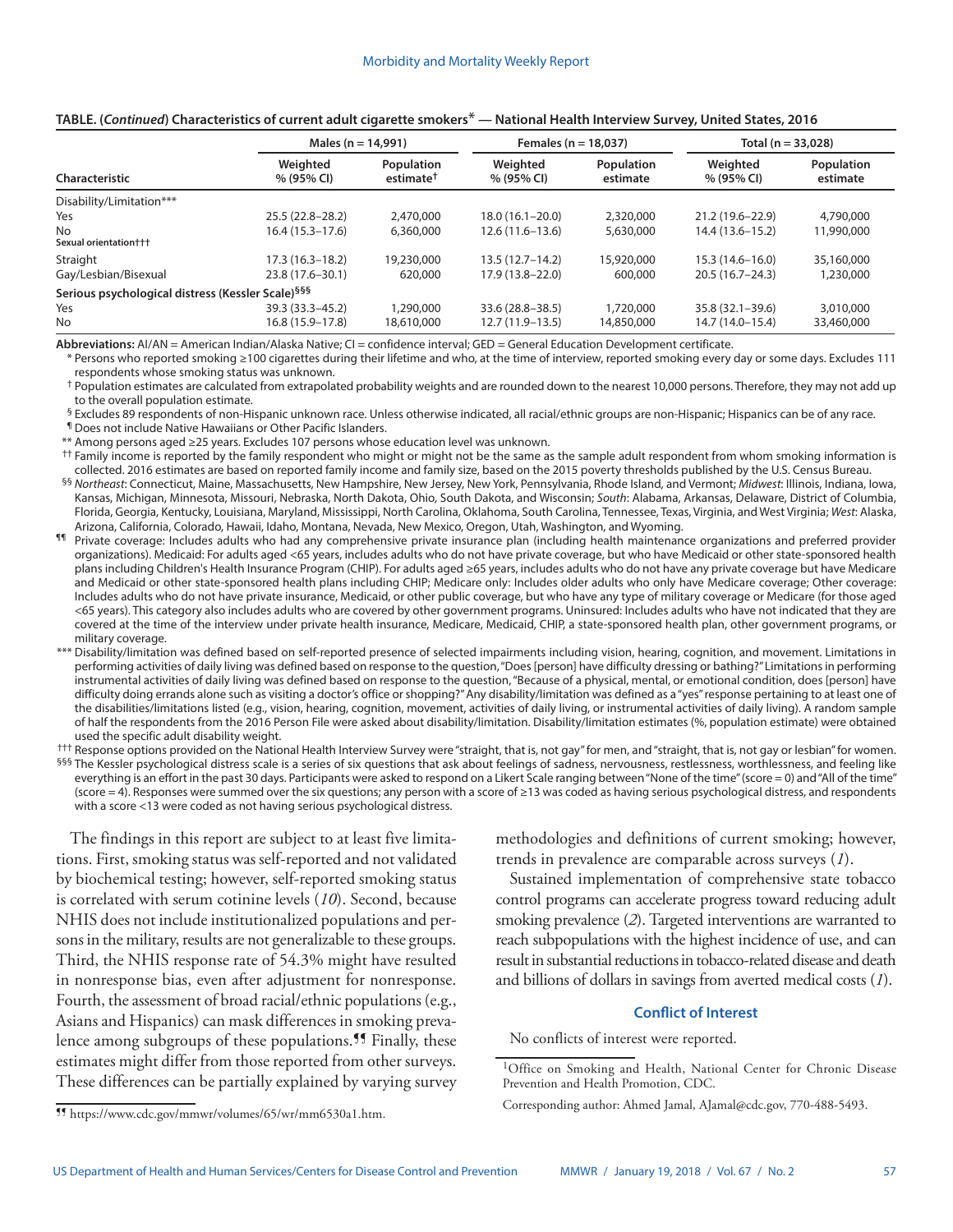

**FIGURE 1. Percentage of daily smokers\* aged ≥18 years who smoked 1–9, 10–19, 20–29, and ≥30 cigarettes per day — National Health Interview Survey, United States, 2005–2016**

\* Persons who had smoked ≥100 cigarettes during their lifetime and reported smoking cigarettes every day at the time of interview.



**FIGURE 2. Quit ratios\* among ever smokers† aged ≥18 years, overall and by age group — National Health Interview Survey, United States, 2005–2016§**

\* Quit ratios defined as the ratio of former smokers to ever smokers for each survey year.

† Respondents aged ≥18 years who reported having smoked ≥100 cigarettes during their lifetime.

 ${}^{\$}$  p-value for trend 2005–2016 adjusted for sex and race/ethnicity: overall: p<0.0001; 18–24 years: p = 0.0064; 25–44 years: p<0.0001; 45–64 years: p = 0.0002; ≥65 years: p = 0.0874.